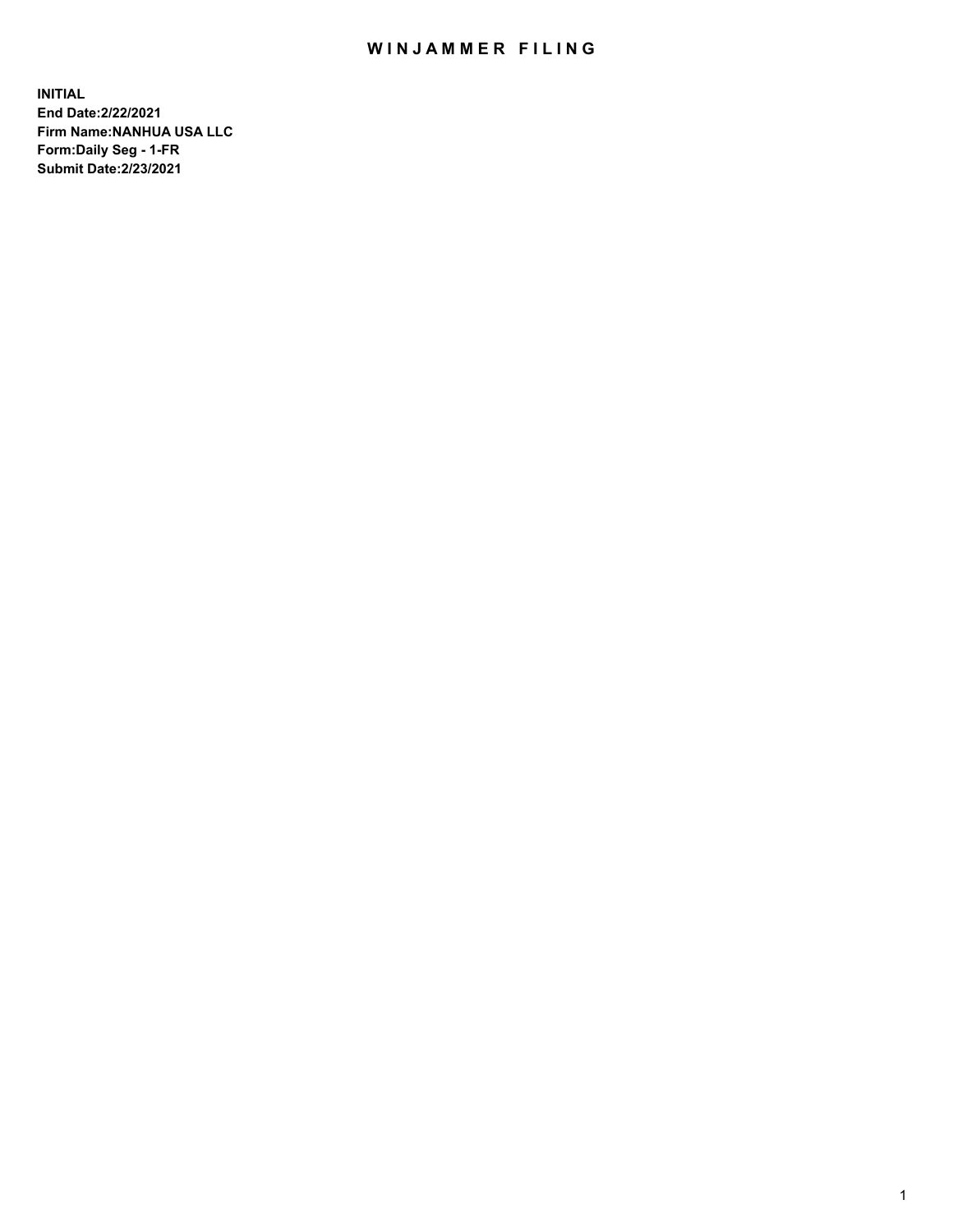### **INITIAL End Date:2/22/2021 Firm Name:NANHUA USA LLC Form:Daily Seg - 1-FR Submit Date:2/23/2021 Daily Segregation - Cover Page**

Name of Company **NANHUA USA LLC** [0010] Contact Name **Kimberley Vercoe** [0040] Contact Phone Number **+1 (312) 526-3930** [0060] Contact Email Address **Kimberley.Vercoe@nanhua-usa. com** [0065] FCM's Customer Segregated Funds Residual Interest Target (choose one): a. Minimum dollar amount: ; or **3,500,000** [8930] b. Minimum percentage of customer segregated funds required:% ; or **0** [8940] c. Dollar amount range between:and; or **0** [8950] **0** [8951] d. Percentage range of customer segregated funds required between: % and % FCM's Customer Secured Amount Funds Residual Interest Target (choose one): a. Minimum dollar amount: ; or **100,000** [8970] b. Minimum percentage of customer secured funds required:% ; or **0** [8980] c. Dollar amount range between:and; or **0** [8990] **0** [8991] d. Percentage range of customer secured funds required between:% and%. **0** [9000] **0** [9001] FCM's Cleared Swaps Customer Collateral Residual Interest Target (choose one): a. Minimum dollar amount: ; or **0** [9010] b. Minimum percentage of cleared swaps customer collateral required:% ; or **0** [9020] c. Dollar amount range between:and; or **0** [9030] **0** [9031]

d. Percentage range of cleared swaps customer collateral required between:% and%. **0** [9040] **0** [9041]

Attach supporting documents

| Percentage range of customer segregated lungs reguired between:% and%.        | 0 199001 0 1990 11  |
|-------------------------------------------------------------------------------|---------------------|
| M's Customer Secured Amount Funds Residual Interest Target (choose one):      |                     |
| Minimum dollar amount:  ; or                                                  | 100,000 [8970]      |
| Minimum percentage of customer secured funds required:% ; or                  | $0$ [8980]          |
| Dollar amount range between:and; or                                           | $0$ [8990] 0 [8991] |
| Percentage range of customer secured funds required between:% and%.           | $0$ [9000] 0 [9001] |
| :M's Cleared Swaps Customer Collateral Residual Interest Target (choose one): |                     |
| Minimum dollar amount:  ; or                                                  | $0$ [9010]          |
| Minimum percentage of cleared swaps customer collateral required:% ; or       | $0$ [9020]          |
| Dollar amount range hetween and  or                                           | 0 190301 0 190311   |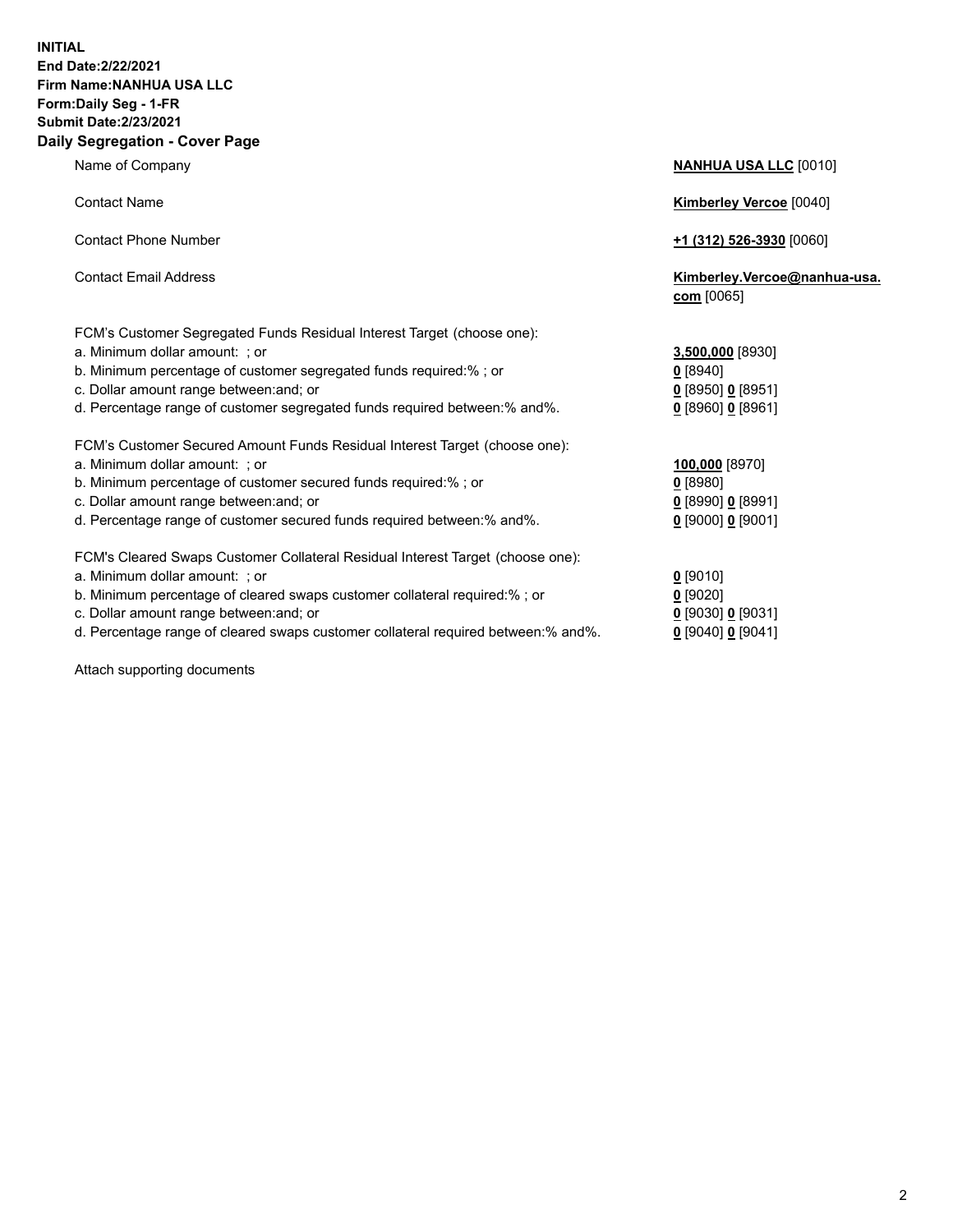**INITIAL End Date:2/22/2021 Firm Name:NANHUA USA LLC Form:Daily Seg - 1-FR Submit Date:2/23/2021**

# **Daily Segregation - Secured Amounts**

|     | Foreign Futures and Foreign Options Secured Amounts                                         |                         |
|-----|---------------------------------------------------------------------------------------------|-------------------------|
|     | Amount required to be set aside pursuant to law, rule or regulation of a foreign            | $0$ [5605]              |
|     | government or a rule of a self-regulatory organization authorized thereunder                |                         |
| 1.  | Net ledger balance - Foreign Futures and Foreign Option Trading - All Customers             |                         |
|     | A. Cash                                                                                     | 66,532 [5615]           |
|     | B. Securities (at market)                                                                   | $0$ [5617]              |
| 2.  | Net unrealized profit (loss) in open futures contracts traded on a foreign board of trade   | $0$ [5625]              |
| 3.  | Exchange traded options                                                                     |                         |
|     | A. Market value of open option contracts purchased on a foreign board of trade              | $0$ [5635]              |
|     | B. Market value of open contracts granted (sold) on a foreign board of trade                | $0$ [5637]              |
| 4.  | Net equity (deficit) (add lines 1. 2. and 3.)                                               | 66,532 [5645]           |
| 5.  | Account liquidating to a deficit and account with a debit balances - gross amount           | $0$ [5651]              |
|     | Less: amount offset by customer owned securities                                            | 0 [5652] 0 [5654]       |
| 6   | Amount required to be set aside as the secured amount - Net Liquidating Equity              | 66,532 [5655]           |
|     | Method (add lines 4 and 5)                                                                  |                         |
| 7.  | Greater of amount required to be set aside pursuant to foreign jurisdiction (above) or line | 66,532 [5660]           |
|     | 6.                                                                                          |                         |
|     | FUNDS DEPOSITED IN SEPARATE REGULATION 30.7 ACCOUNTS                                        |                         |
| 1.  | Cash in Banks                                                                               |                         |
|     | A. Banks located in the United States                                                       | 417,903 [5700]          |
|     | B. Other banks qualified under Regulation 30.7                                              | 0 [5720] 417,903 [5730] |
| 2.  | Securities                                                                                  |                         |
|     | A. In safekeeping with banks located in the United States                                   | $0$ [5740]              |
|     | B. In safekeeping with other banks qualified under Regulation 30.7                          | 0 [5760] 0 [5770]       |
| 3.  | Equities with registered futures commission merchants                                       |                         |
|     | A. Cash                                                                                     | $0$ [5780]              |
|     | <b>B.</b> Securities                                                                        | $0$ [5790]              |
|     | C. Unrealized gain (loss) on open futures contracts                                         | $0$ [5800]              |
|     | D. Value of long option contracts                                                           | $0$ [5810]              |
|     | E. Value of short option contracts                                                          | 0 [5815] 0 [5820]       |
| 4.  | Amounts held by clearing organizations of foreign boards of trade                           |                         |
|     | A. Cash                                                                                     | 0[5840]                 |
|     | <b>B.</b> Securities                                                                        | $0$ [5850]              |
|     | C. Amount due to (from) clearing organization - daily variation                             | $0$ [5860]              |
|     | D. Value of long option contracts                                                           | $0$ [5870]              |
|     | E. Value of short option contracts                                                          | 0 [5875] 0 [5880]       |
| 5.  | Amounts held by member of foreign boards of trade                                           |                         |
|     | A. Cash                                                                                     | $0$ [5900]              |
|     | <b>B.</b> Securities                                                                        | $0$ [5910]              |
|     | C. Unrealized gain (loss) on open futures contracts                                         | $0$ [5920]              |
|     | D. Value of long option contracts                                                           | $0$ [5930]              |
|     | E. Value of short option contracts                                                          | 0 [5935] 0 [5940]       |
| 6.  | Amounts with other depositories designated by a foreign board of trade                      | $0$ [5960]              |
| 7.  | Segregated funds on hand                                                                    | $0$ [5965]              |
| 8.  | Total funds in separate section 30.7 accounts                                               | 417,903 [5970]          |
| 9.  | Excess (deficiency) Set Aside for Secured Amount (subtract line 7 Secured Statement         | 351,371 [5680]          |
|     | Page 1 from Line 8)                                                                         |                         |
| 10. | Management Target Amount for Excess funds in separate section 30.7 accounts                 | 100,000 [5980]          |
| 11. | Excess (deficiency) funds in separate 30.7 accounts over (under) Management Target          | 251,371 [5985]          |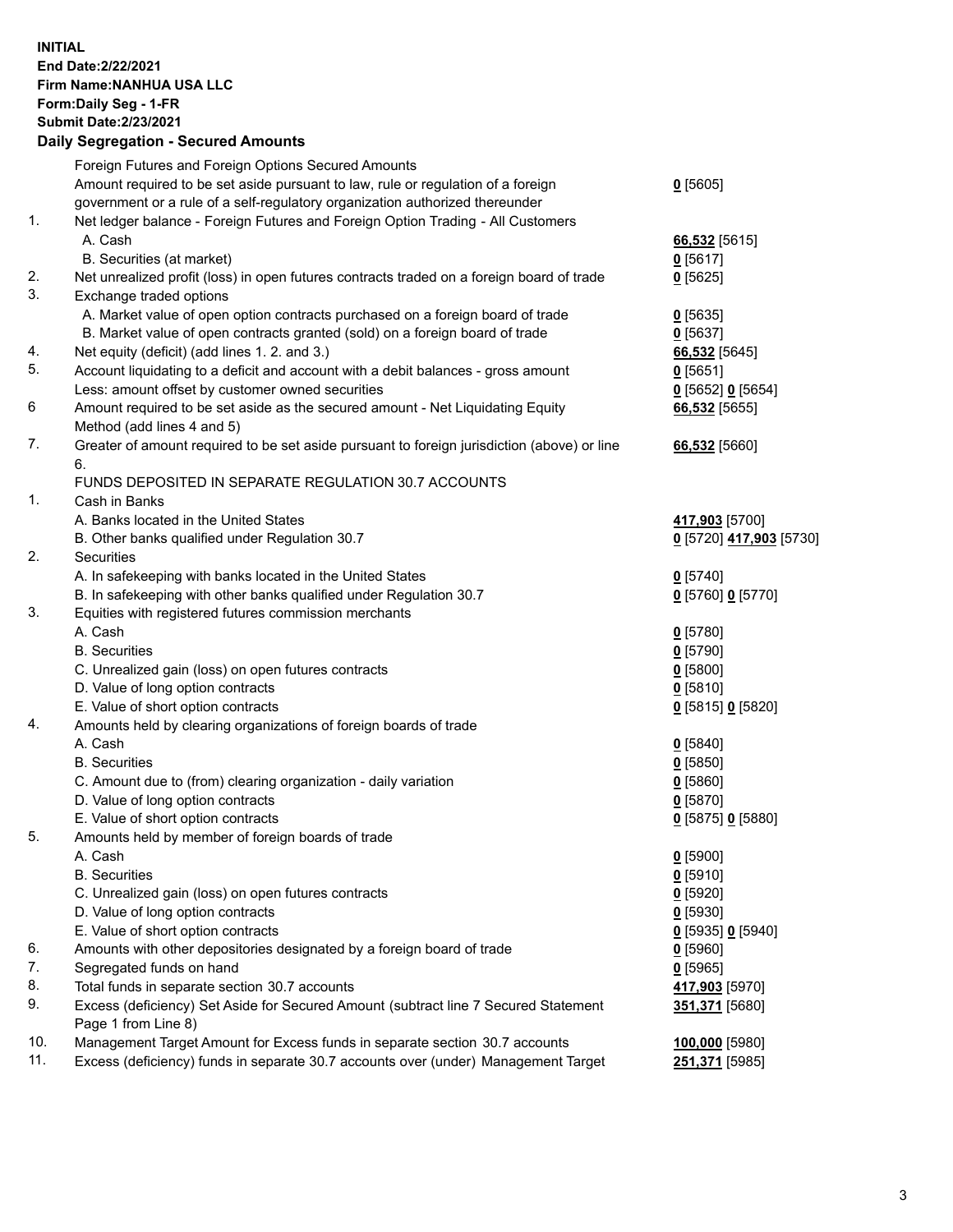| <b>INITIAL</b> | End Date: 2/22/2021<br>Firm Name: NANHUA USA LLC<br>Form: Daily Seg - 1-FR<br><b>Submit Date:2/23/2021</b><br>Daily Segregation - Segregation Statement |                            |
|----------------|---------------------------------------------------------------------------------------------------------------------------------------------------------|----------------------------|
|                | SEGREGATION REQUIREMENTS (Section 4d(2) of the CEAct)                                                                                                   |                            |
| $\mathbf{1}$ . | Net ledger balance                                                                                                                                      |                            |
|                | A. Cash                                                                                                                                                 | 88,709,200 [5000]          |
|                | B. Securities (at market)                                                                                                                               | $0$ [5010]                 |
| 2.             | Net unrealized profit (loss) in open futures contracts traded on a contract market                                                                      | 13,187,564 [5020]          |
| 3.             | Exchange traded options                                                                                                                                 |                            |
|                | A. Market value of open option contracts purchased on a contract market                                                                                 | 1,828,512 [5030]           |
|                | B. Market value of open option contracts granted (sold) on a contract market                                                                            | <u>-741,281</u> [5040]     |
| 4.             | Net Equity (deficit) (add lines 1, 2, and 3)                                                                                                            | 102,983,995 [5050]         |
| 5.             | Accounts liquidating to a deficit and accounts with                                                                                                     |                            |
|                | debit balances - gross amount                                                                                                                           | $0$ [5060]                 |
| 6.             | Less: amount offset by customer owned securities                                                                                                        | $0$ [5070] 0 [5080]        |
|                | Amount required to be segregated (add lines 4 and 5)<br>FUNDS IN SEGREGATED ACCOUNTS                                                                    | 102,983,995 [5090]         |
| 7.             | Deposited in segregated funds bank accounts                                                                                                             |                            |
|                | A. Cash                                                                                                                                                 | 18,645,068 [5100]          |
|                | B. Securities representing investment of customers' funds (at market)                                                                                   | $0$ [5110]                 |
|                | C. Securities held for particular customers or option customers in lieu of cash (at                                                                     | $0$ [5120]                 |
|                | market)                                                                                                                                                 |                            |
| 8.             | Margins on deposit with derivatives clearing organizations of contract markets                                                                          |                            |
|                | A. Cash                                                                                                                                                 | 93,046,847 [5130]          |
|                | B. Securities representing investment of customers' funds (at market)                                                                                   | $0$ [5140]                 |
|                | C. Securities held for particular customers or option customers in lieu of cash (at                                                                     | $0$ [5150]                 |
|                | market)                                                                                                                                                 |                            |
| 9.             | Net settlement from (to) derivatives clearing organizations of contract markets                                                                         | 1,312,871 [5160]           |
| 10.            | Exchange traded options                                                                                                                                 |                            |
|                | A. Value of open long option contracts                                                                                                                  | 1,828,512 [5170]           |
|                | B. Value of open short option contracts                                                                                                                 | -741,281 <sup>[5180]</sup> |
| 11.            | Net equities with other FCMs                                                                                                                            |                            |
|                | A. Net liquidating equity                                                                                                                               | $0$ [5190]                 |
|                | B. Securities representing investment of customers' funds (at market)                                                                                   | $0$ [5200]                 |
|                | C. Securities held for particular customers or option customers in lieu of cash (at                                                                     | $0$ [5210]                 |
|                | market)                                                                                                                                                 |                            |
| 12.            | Segregated funds on hand                                                                                                                                | $0$ [5215]                 |
| 13.            | Total amount in segregation (add lines 7 through 12)                                                                                                    | 114,092,017 [5220]         |
| 14.            | Excess (deficiency) funds in segregation (subtract line 6 from line 13)                                                                                 | 11,108,022 [5230]          |
| 15.            | Management Target Amount for Excess funds in segregation                                                                                                | 3,500,000 [5240]           |
| 16.            | Excess (deficiency) funds in segregation over (under) Management Target Amount                                                                          | 7,608,022 [5250]           |
|                | <b>Excess</b>                                                                                                                                           |                            |